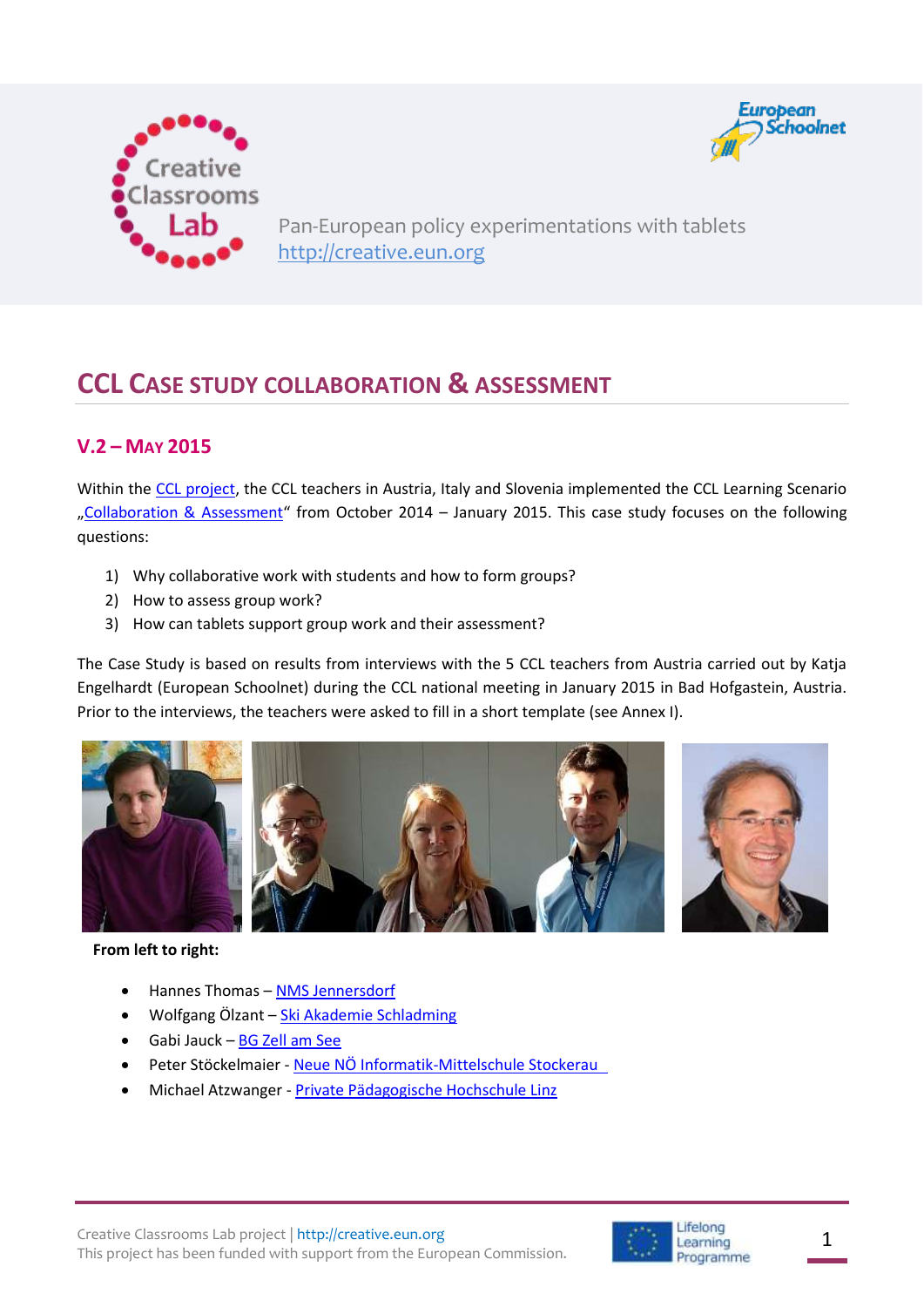## **WHY COLLABORATIVE WORK**

Collaborative work teaches students important 21st century skills. They learn to work together and to meet project deadlines. They also learn to cooperate with different class mates and to deal with difficulties that can arise when working with others. Students generally enjoy group work, as producing their own product together can be a very engaging learning experience. The students can be creative and create different products on the same task. CCL teacher Wolfgang Ӧlzant for example asked his students to reflect on the advantages and disadvantages of living in the city and was impressed by the variety of outputs that students produced. Hannes Thomas set up a competition between two classes using the app '[Socrative](http://www.socrative.com/)' and '[Facetime](http://www.imore.com/facetime-iphone-ipad)'. Students from one class came up with questions for which students from the other class had to find the correct answers within one minute in order to gain points.

## **HOW TO FORM GROUPS**

CCL teachers had very different approaches to how to set up their groups. Wolfgang Ӧlzant selected two very strong students who selected two other team mates they wanted to work with themselves. Peter Stöckelmaier used drawing lots for a random group selection or let his students decide whom to work with. In general, it can be an advantage to keep the same groups over a longer period of time, as team members learn to work more efficiently together and to divide their tasks according to their interests and strengths. In her CCL project, Gabriela Jauck put students together that would not usually work together in one group – as a preparation for their working career. For example, she put 'team leaders' all in one group and those who usually did not lead the work in another group. A lot of time was lost because it took students a long time to decide who does what and to find a way of working together, so that the group selection even came up as an issue during a parents' information evening.

### **HOW TO ASSESS GROUP WORK**

One general concern that CCL teachers had with group work and it's assessment was that both tasks are very time consuming. In particular with a big class, it can be challenging for the teacher to guide each group in their work. Equally, the assessment of the work can be time consuming, as the teacher might have to assess very different outcomes of the group work. Ideally, the teacher should take the time to discuss the grades with the students but that is often not feasible.

### WEIGHTING OF ASSESSMENT

In the beginning, the teacher needs to decide if the focus of the assessment of the given group task is on the outcome of the group work (e.g. a presentation) or the process (e.g. on how well did the group work together). If all teams produce the same product, the process is more important than the product itself. For the treasure hunt project using the app '[Actionbound](https://en.actionbound.com/)', the CCL teacher Peter Stöckelmaier put his focus on the product produced which counted for 50 % of the grade. CCL teacher Wolfgang Ӧlzant experimented with two different possibilities: For his first group work, the content produced counted for 75% of the final grade, the observation of the group work by the teacher counted for 15% and the students' self-assessment for 10%. For the second group task, the content produced counted for 40% of the final grade, the teacher's observation counted for 30% and the students' self-assessment for 30%. He also included his students in setting the criteria for the assessment. In the beginning, students found it very difficult to understand the task and to come up with criteria

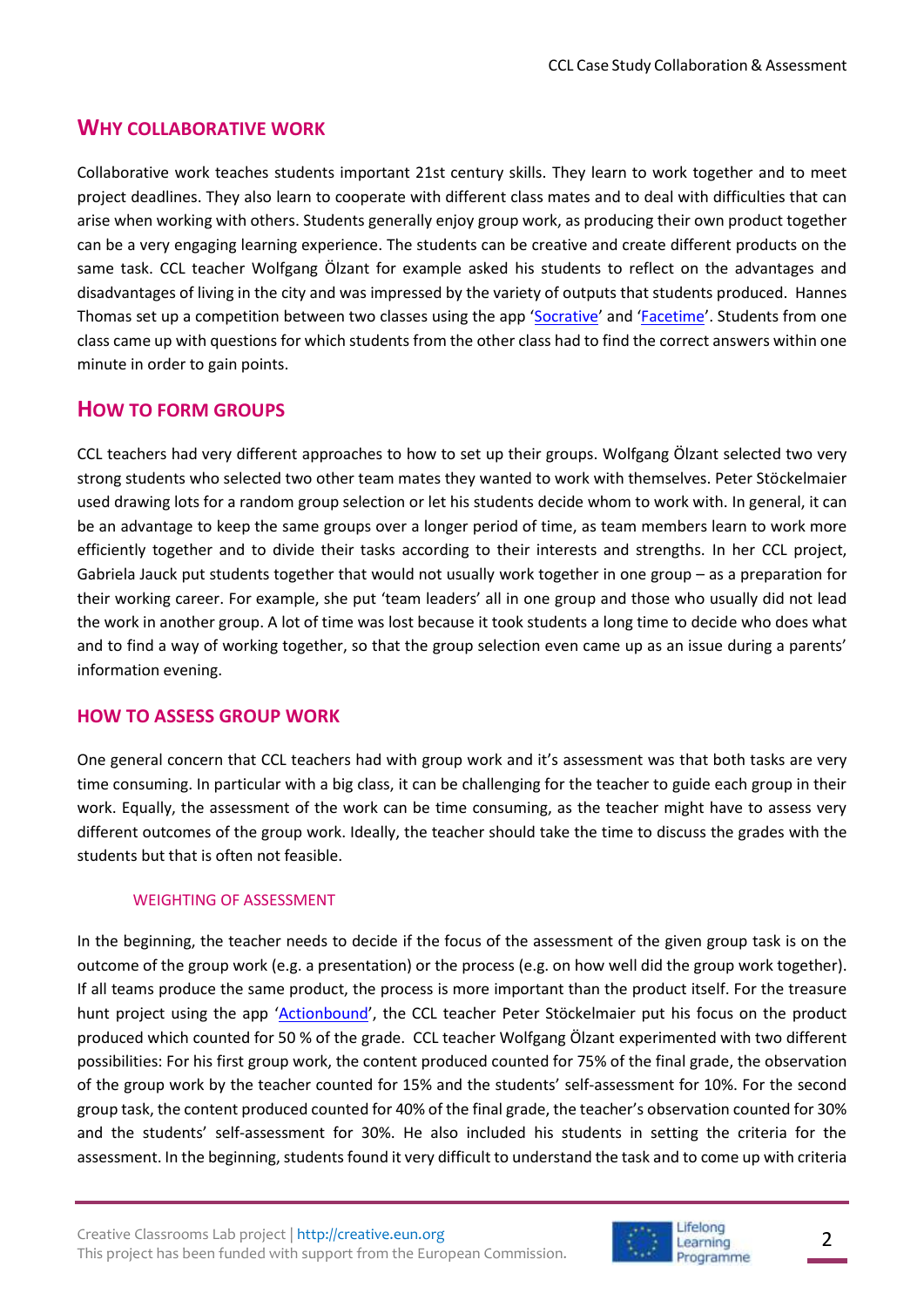themselves. However, learning to agree on assessment criteria and to give feedback are important new skills for students. Criteria set up were, for example, the subject content covered, the product and design and it's timely delivery.

### TEACHER OBSERVATION

In general, it is not always easy for the teacher to have a good overview of who contributed what to a group work. One possibility for the teacher is to observe the group work himself. As this can be a very time consuming task, Peter Stöckelmaier experimented with the app '[Timelapse](https://itunes.apple.com/en/app/timelapse/id301050966?mt=8)'. He started the app on the tablet and placed it so it could film the work of one group. A picture was taken every 15 to 30 seconds. These pictures can then be shown as a video. Watching this video helped to see which group member stayed engaged in the work and which turned away from the group. The students knew in advance that they would be filmed. The 'Timelapse' video helped the students to reflect on their own participation. Those who were less engaged accepted it as a proof of their lower level of engagement and as a motivation to be more engaged in the next group work.

### SELF - ASSESSEMENT

One possible way to organise a self-assessment is to ask each member of a group to write a learning diary. One challenge is that students first need to learn how to write a learning diary, as this is often not part of the school culture yet. The only way for students to learn how to assess themselves is to do it on a regular basis. Another challenge is that writing a learning diary might be difficult to fit in a standard 50 minutes lesson. The students of CCL teacher Peter Stöckelmaier had to fill in a work protocol on their tablet using the app '[OneNote](http://www.onenote.com/)'. In this protocol, the student had to write down what the goal of the lesson was, in how far the group reached this goal and what their own contribution was. He was also able to compare the protocols of several team members of one group to check if the information was correct. CCL teachers also gathered information on how the students felt during the group work via questionnaires or as part of the final presentation.

On the question whether what the teacher observed corresponds to the students' self-assessment, CCL teachers felt that this generally was the case. Students tend to be very honest in the assessment of their own work and sometimes are even more critical than the teacher. Even when students had a better impression of their own work than the teacher, they generally also accepted critical feedback.

### **HOW TABLETS SUPPORT GROUP WORK AND ASSESSMENT**

CCL teachers found tablets to be useful for students to use during the group work. For example, with apps like ['OneNote'](http://www.onenote.com/) it is very easy for the students to take notes. The app is very easy to use for the students, as it opens automatically and new content gets saved automatically. The student can also choose to share the content with the teacher. Before using tablets for this task, students sometimes lost their protocols written on paper. Tablets can also be useful to access self-asssessment questionnaires online. Such online questionaires allow for immediate evaluation. Otherwise, evaluating a higher number of questionnaires filled in on paper can be quite time consuming for the teacher. Another possibility is to use the tablet to take photos of the several steps of the group work to document the process. Finally, mobile devices can also support online collaboration between students from different classes, as the example of a student competition with quizzes using '[Socrative](http://www.socrative.com/)' and '[Facetime](http://www.imore.com/facetime-iphone-ipad)' showed.

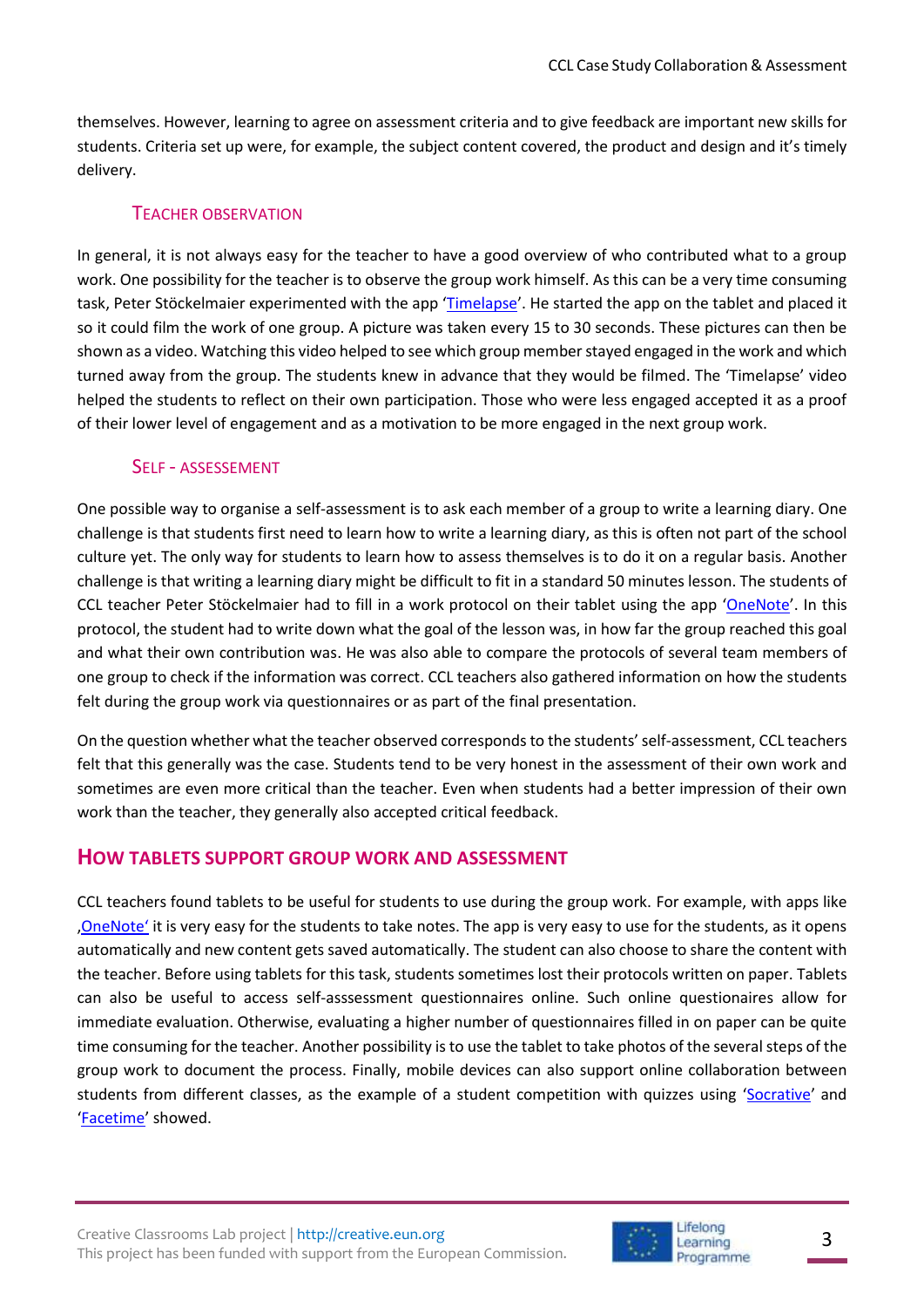# **SPECIFICITIES OF TABLETS (IN COMPARISON WITH OTHER DEVICES)**

Tablets offer a variety of apps and the possibility to personalize the mobile device. Their biggest advantage are their mobility and the fact that they start very quickly. With their small size and camera, they are better suited for taking pictures for example of interim results of group work than netbooks. Their in-built GPS makes them suitable for outdoor group activities like treasure hunts. While smaller children find tablets very attractive, some older students prefer devices with a keyboard, as those are better suited for writing essays and longer papers. Tablets also have the potential to support students with special needs in schools, as they have several built-in accessibility features and the advantage of being 'cooler' than traditional assistive technologies.

Further, tablets support collaborative work among students even beyond the classroom, as they offer easy possibilities to share documents among students, so that a team/ group can work on the same task. Apps like 'Socrative' and 'Kahoot' can allow for new collaborative activities like a quiz competition between two different classrooms (One group sets a question and the other group has one minute to answer it). Tablets are quite useful devices for research-work during lessons, for exercise-sequences, for producing presentations that can be shown to the others by "Apple TV". Some students are becoming experts on using special apps on the tablet. Tasks are distributed among teachers and students. Students really like to take responsibility for tasks.

## FOR FURTHER READING

Presentation iNMS Jennersdorf CCL [Collaboration & Assessment](https://www.youtube.com/watch?v=YZgariL0yHA&feature=youtu.be) (video, in German)

Presentation Ski-Akademing Schladming [CCL Collaboration & Assessment](http://creative.eun.org/videos) (video)

- CCL Learning Scenario '[Collaboration & Assessmen](http://creative.eun.org/c/document_library/get_file?uuid=8d79aca2-3162-42dd-acf2-cd438b486963&groupId=96459)t'
- CCL Guide ['Collaboration and Assessment'](http://creative.eun.org/c/document_library/get_file?uuid=cc91c707-e3ec-40a3-8e8c-99b971020250&groupId=96459) [& Checklist](http://creative.eun.org/c/document_library/get_file?uuid=884a67d5-8ed6-440b-af10-0f57eb05ac8e&groupId=96459)
- CCL Learning Scenario '[Collaboration](http://creative.eun.org/c/document_library/get_file?uuid=7d09448e-a79e-4817-b611-8fb9e0762f0a&groupId=96459)'
- CCL Guide '[Collaboration](http://creative.eun.org/c/document_library/get_file?uuid=003c8898-ba62-456f-9fda-249da083c397&groupId=96459)' & [Checklist](http://creative.eun.org/c/document_library/get_file?uuid=256f1ec1-cd27-45aa-8b51-83e67ffb31d5&groupId=96459)

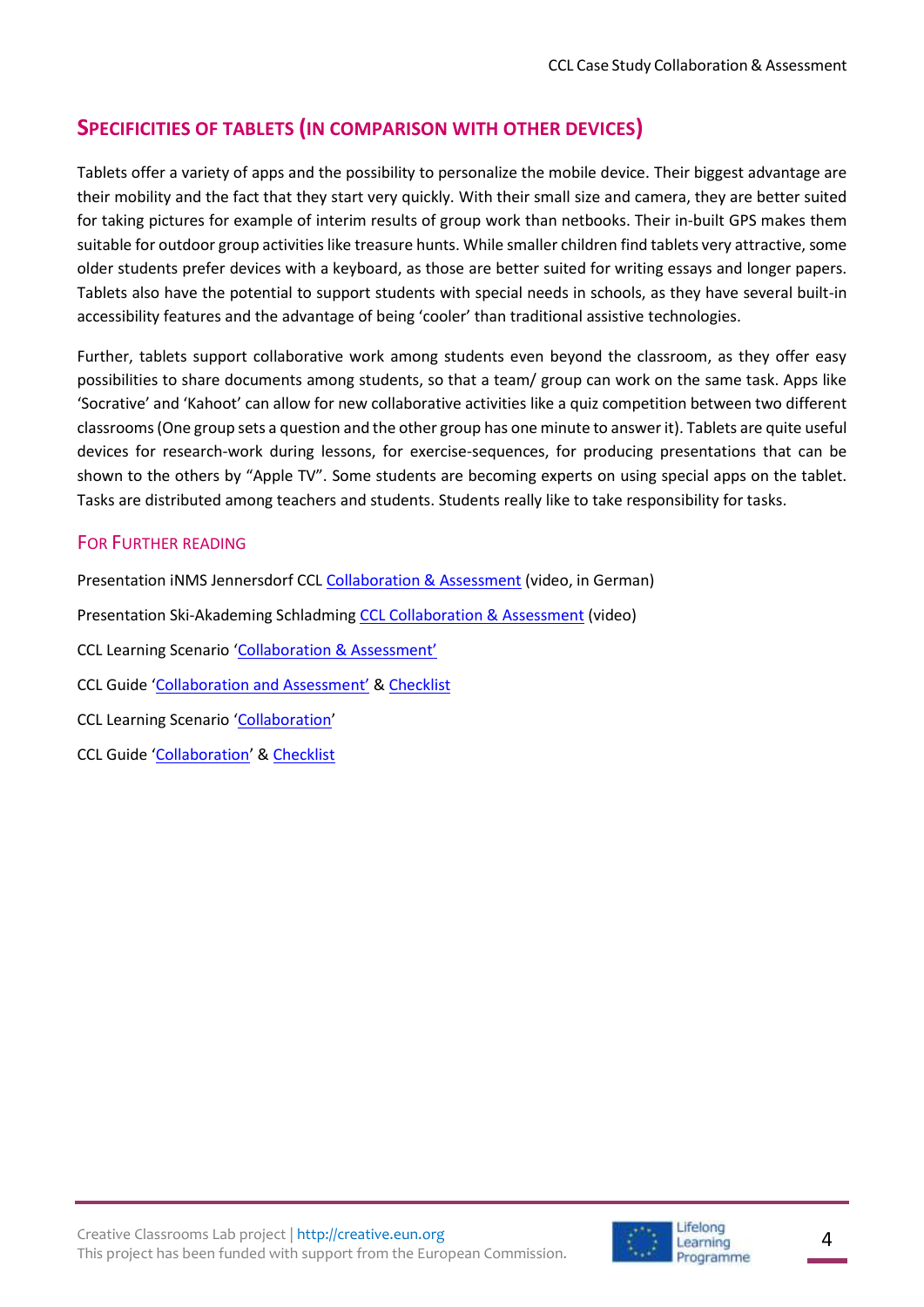# **ANNEX I: CASE STUDY TEMPLATE**

# **CCL SCENARIO COLLABORATION & ASSESSMENT (2014/2015)**

**1. NAME AND ADDRESS OF YOUR SCHOOL:**

### **2. FOR HOW LONG HAVE YOU BEEN USING TABLETS IN TEACHING AND IN WHICH SUBJECTS?**

# **1: YOUR "CCL CLASS"**

**3. How many students does the class have? How old are the students?** 

### **4. FOR HOW LONG HAS THE CLASS BEEN USING TABLETS?**

### **5. WHAT TYPES OF TABLETS DOES THE CLASS USE?**

□ *iOS* □ *Android* □ *Windows* □ *Other\_\_\_\_\_\_\_\_\_\_\_\_\_\_\_\_\_\_\_\_\_\_\_\_\_\_\_\_\_\_\_\_\_\_\_\_\_\_\_\_\_\_*

### 7. PLEASE SPECIFY NUMBERS OF SPECIFIC DEVICES (E.G. 10 APPLE IPADS, 30 SAMSUNG GALAXY NOTE 10.1)

### **8. WHO OWNS THE TABLET?** (*MORE THAN ONE CAN BE SELECTED)*

□ parent □ school □ student □ school-student □ leased, rented

### **9. CAN THE STUDENTS TAKE THE TABLET HOME?**

□ Yes always □ Yes with permission □ Yes but only in rare occasions □ No

# **3: YOUR OWN CCL LEARNING ACTIVITIES/ PROJECT**

## **10. IN WHICH SUBJECT(S) DO YOU WORK ON THE CCL SCENARIO?**

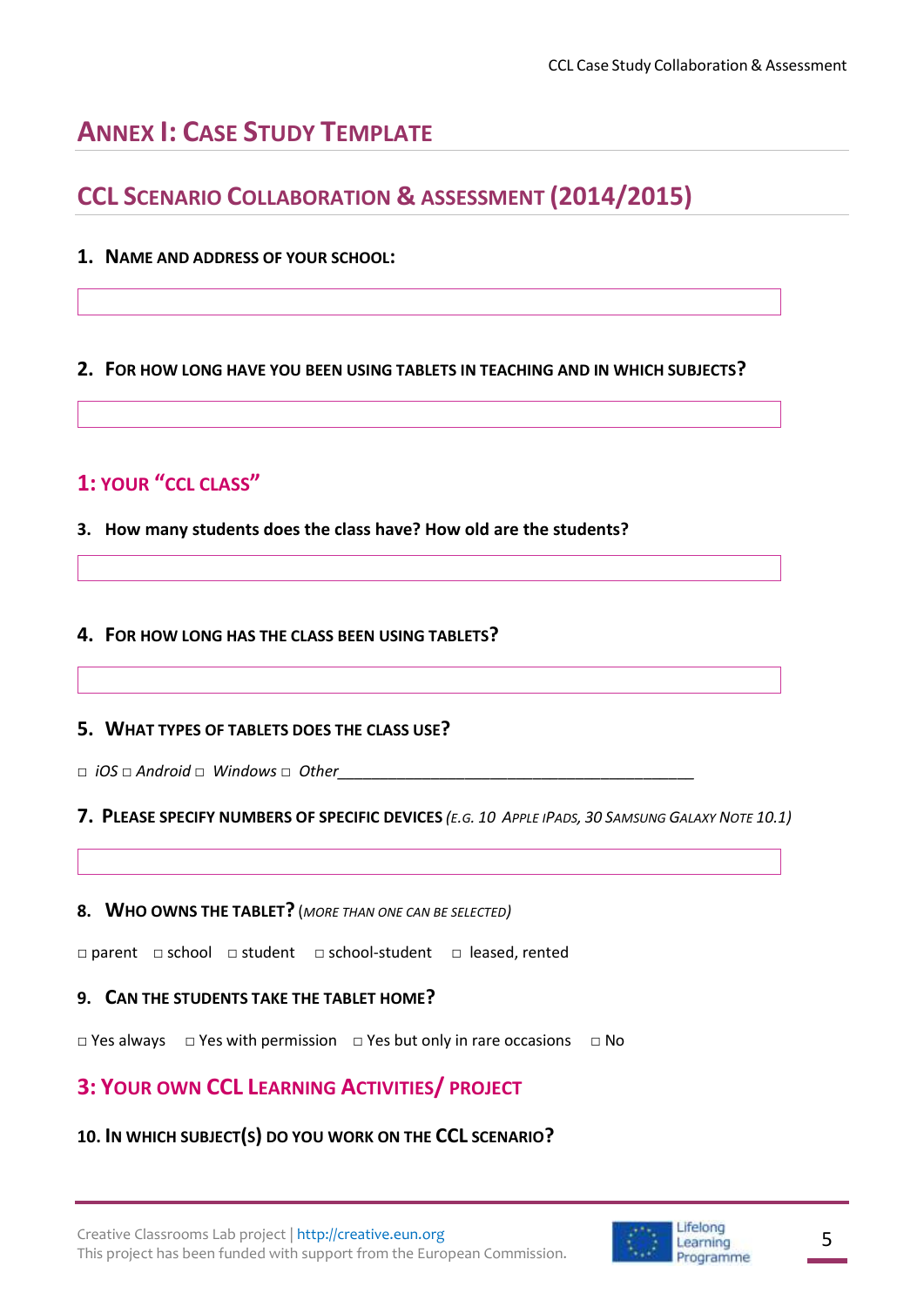### **11. WHAT IS THE MAIN GOAL OF YOUR OWN CCL PROJECT?**

**12. PLEASE DESCRIBE YOUR CCL PROJECT BRIEFLY.** *(STARTER ACTIVITIES, MAIN ACTIVITIES, NUMBER OF LESSONS/ AMOUNT OF TIME, LINK TO THE CURRICULUM)*

**13. Collaboration:** Who cooperates when, how, using which tools?

**14. Assessment:** How do you assess collaboration, when, using which tools?

### **15. What is the most successful aspect for you so far?**

**16. What is the biggest challenge/ does not work well (yet)?** 

#### **17. How often do your students use tablets for this work?**

*□ every lesson/ almost every lesson □ often □ sometimes □ rarely □ never*

### **18. What support do you have? Which support were you missing?** *e.g. colleagues*

### **4: YOUR CONCLUSIONS**

### *19.* **Did anything change in the classroom? If so, why?**

e.g. *Changing role of the teacher/ students*